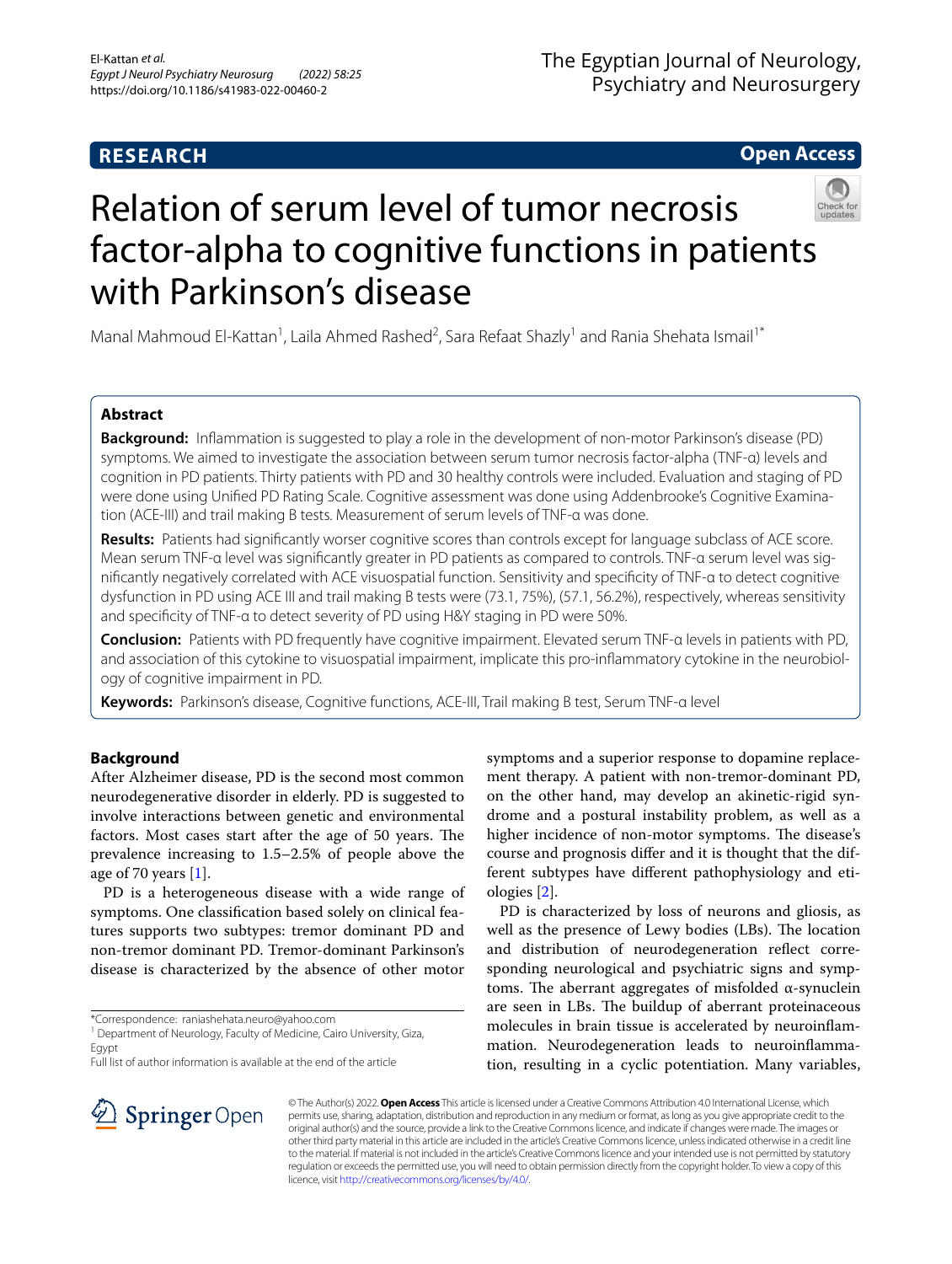including genetic, environmental, viral, dietary, and lifestyle factors, might trigger the proteinopathy–neuroinfammation–neurodegeneration loop [[3\]](#page-5-2).

Non-motor alterations, such as cognitive, autonomic and sleep disturbances are commonly encountered in PD patients. These are noteworthy determining factors of quality of life [\[4](#page-5-3)].

Barnum and Tansey (2012) suggested that infammation may play a role in the development of non-motor PD symptoms [[5\]](#page-5-4). Previous clinical researchers have identifed possible links between these symptoms and peripheral cytokines. TNF- $\alpha$  levels in the blood have been linked to a variety of non-motor symptoms, including cognition and depression [\[6](#page-5-5)], while IL-6 levels have been linked to scores on the Mini-Mental State Examination (MMSE) in PD patients without dementia [[7](#page-5-6)].

There is no cure or neuroprotective treatment for Parkinson's disease despite decades of research. Although there are medications that can help patients manage their symptoms and maintain their quality of life, none of them can slow or stop the degeneration of DA neurons. Alternative therapeutical techniques are being developed, and the use of PD pre-clinical models is a vital step in testing new disease-modifying strategies [\[8](#page-5-7)].

Chronic neuroinfammation is a common hallmark of Parkinson's disease, in which TNF-α expression appears to be elevated, proposing that it could be a worthy target for treatment or slowing the progression of cognitive decline in people with PD [\[9](#page-5-8), [10\]](#page-5-9).

The current work aimed to examine the possible association between serum TNF-α levels and cognition in PD patients.

## **Methods**

This case–control study; included 30 PD patients and 30 age and gender matched healthy volunteers, between February 2019 and December 2019.

Written consents were taken from patients prior to participation.

Inclusion criteria: Patients with PD diagnosed according to MDS clinical diagnostic criteria for Parkinson's disease,  $2015$  [\[11](#page-5-10)]. Their age ranged between 50 and 75 years. The subjects should be educated. Mini-Mental State Examination (MMSE) score>26 and, Hamilton Depression Scale score≤6.

The exclusion criteria were as follows: patients with concomitant medical, metabolic or endocrinal afection such as diabetes mellitus, hepatic, renal diseases and thyroid dysfunction, patients with MRI brain showing structural lesions and presence of infammatory or infectious diseases, which may alter serum levels of TNF-α.

Patients were submitted to the following: clinical assessment, staging of Parkinson disease using UPDRS, cognitive assessment scales including: the Arabic version of ACE-III assesses various aspects of cognition. It is reported to have a better ability than the MMSE to detect sub-cortical dementia syndromes [[12\]](#page-5-11). We used the validated Egyptian-Arabic ACE-III; it offers high sensitivity, specificity  $[13]$  $[13]$ . Trail making test (part B) is used to measure the information processing speed and executive functions [[14\]](#page-5-13) and measurement of serum level of tumor necrosis factor-α by enzyme-linked immune assay ELISA. It was performed at the Biochemistry department of faculty of medicine. Blood was drawn into EDTA-treated tubes and centrifuged at 4 °C for 20 min at 2000 rpm. TNF-α was measured using an in-house ELISA technique that used commercially available capture and detection antibody pairs and cytokine standards (BD Pharmingen BD OptEIATM ELISA Sets).

# **Statistical analysis**

The collected data were coded, tabulated, and statistically analyzed using IBM SPSS statistics (Statistical Package for Social Sciences) software version 22.0, IBM Corp., Chicago, USA, 2013. Simple descriptive statistics (arithmetic mean and standard deviation) used for summary of normal quantitative data and frequencies used for qualitative data. Bivariate relationship was displayed in cross-tabulations and comparison of proportions was performed using the Chi-square and Fisher's exact tests where appropriate. Paired T-test was used to compare normally distributed quantitative data. Pearson correlation was used to compare normally distributed quantitative data. Accuracy was represented using the terms sensitivity, and specificity. Receiver operator characteristic (ROC) analysis was used to determine the optimum cut-off values. The level of significance was set at probability  $(p)$  value < 0.05.

## **Results**

The age of patients ranged from 50 to 75 years with a mean value  $63 \pm 8$ . Also, the age of control subjects ranged from 50 to 75 years with a mean value  $62 \pm 4$ . The patients group included 25 males (83.3%) and 5 females  $(16.7%)$ . The control group included also 25 males (83.3%) and 5 females (16.7%). Patients and controls were matched regarding mean age and sex distribution (*p*=0.45, 0.73), respectively.

The duration of the disease ranged from  $1$  to  $6$  years with a mean  $3\pm 1$  years. The age at onset of the disease ranged from 49 years old to 73 years with mean  $55 \pm 7$  years.

UPDRS scores ranged from 23 to 77 with median 45 and mean 47. The Hoehn and Yahr scores ranged from 1 to 3 with mean  $2.4 \pm 0.8$ . The median was 2.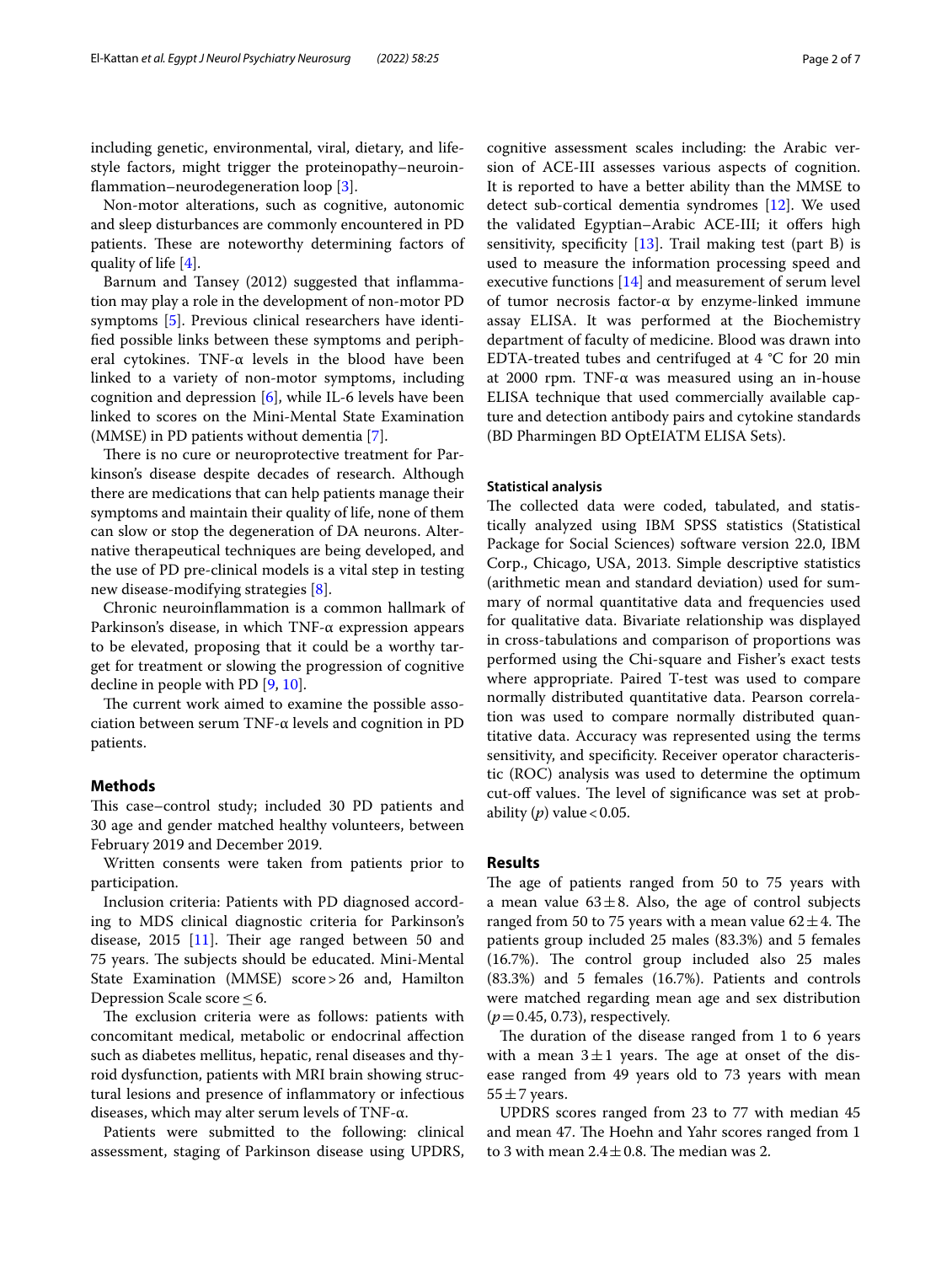|                             | <b>Patients</b> |               | Control    | p value |
|-----------------------------|-----------------|---------------|------------|---------|
| Age (year)                  | $63 + 8$        |               | $62 + 4$   | 0.45    |
| Gender                      |                 |               |            |         |
| Male                        | 25 (83.3%)      |               | 25 (83.3%) | 0.73    |
| Female                      | 5(16.7%)        |               | 5(16.7%)   |         |
| Duration (year)             | $3 \pm 1$       |               |            |         |
| Age at onset of the disease | $55 + 7$        |               |            |         |
| <b>Total UPDRS score</b>    | Range           | $23 - 77$     |            |         |
|                             | Mean            | 47            |            |         |
|                             | Median          | 45            |            |         |
| HY scale                    | Range           | $1 - 3$       |            |         |
|                             | Mean            | $2.4 \pm 0.8$ |            |         |
|                             | Median          | $\mathcal{P}$ |            |         |
| Treatment                   |                 |               |            |         |
| Dopaminergic drugs          | (22)73.3%       |               |            |         |
| Untreated                   | (5)16.7%        |               |            |         |
| Non-compliant               | (3)10%          |               |            |         |

<span id="page-2-0"></span>**Table 1** Demographic and clinical data of the studied groups

*UPDRS* Unifed Parkinson's Disease Rating Scale, *HY* Hoehn and Yahr

<span id="page-2-1"></span>**Table 2** Comparison between TNF α serum level between the two groups

| $TNF$ -a level (pg/ml)            | Patients            | Control             | p value    |  |
|-----------------------------------|---------------------|---------------------|------------|--|
|                                   | $114.390 + 18.0341$ | $40.090 \pm 8.4638$ | $< 0.001*$ |  |
| TNF-a tumor necrosis factor-alpha |                     |                     |            |  |

\*Signifcant

In the current study, 22 patients (73.3%) received treatment in the form of dopaminergic drugs including levodopa and dopamine agonists whereas, 5 patients (16.7%) were untreated and 3 patients (10%) were not compliant.

Demographic and clinical data of the studied groups are illustrated in Table [1.](#page-2-0)

In the patients group, TNF serum level ranged from 78.2 to 169.1  $pg/ml$ , the mean was 114.4  $pg/$ ml $\pm$ 113.6 pg/ml. In the control group, TNF- $\alpha$  serum level ranged from 31.5 to 64.9 pg/ml the mean was 40.1  $\pm$  38.[2](#page-2-1) pg/ml (Table 2).

Patients had signifcant worse cognitive scores than controls  $(p < 0.05)$  except for language subclass of ACE score  $(p = 0.272)$  (Table [3\)](#page-2-2).

Mean serum TNF level was signifcantly greater in PD patients as compared to controls  $(p < 0.001)$  (Fig. [1](#page-2-3)).

TNF-α serum level was signifcantly negatively correlated with ACE visuospatial ( $p=0.03$ ,  $r=-0.4$ ). However, no statistically signifcant correlation was found between serum level of TNF-α and ACE total, ACE attention, ACE memory, ACE verbal fuency, ACE language and trail making test (Fig. [2](#page-2-4)).

<span id="page-2-2"></span>**Table 3** Comparison between results of neurocognitive scales in both groups

| Mean $\pm$ SD       | <b>Patients group</b><br>$(n=30)$ | Control group<br>$(n=30)$ | p-value      |
|---------------------|-----------------------------------|---------------------------|--------------|
| $ACF-III$           | $81.40 \pm 5.957$                 | $94.33 \pm 3.066$         | $< 0.001$ ** |
| Attention ACE       | $17.13 \pm 0.900$                 | $17.53 \pm 0.571$         | $0.044*$     |
| Memory ACE          | $19.63 \pm 4.115$                 | $24.30 \pm 1.119$         | $< 0.001$ ** |
| Verbal fluency ACE  | $6.87 \pm 2.609$                  | $12.67 \pm 0.959$         | $< 0.001$ ** |
| Language ACE        | $24.93 \pm 1.311$                 | $25.23 \pm 0.679$         | 0.272        |
| Visuospatial ACE    | $13.33 \pm 1.863$                 | $15.23 \pm 0.817$         | $< 0.001$ ** |
| Trail making test B | $239.14 \pm 53.728$               | $103.10 \pm 24.669$       | $< 0.001$ ** |

*ACE-III* Addenbrooke's Cognitive Examination

\*Signifcant, \*\* highly signifcant



<span id="page-2-3"></span>

<span id="page-2-4"></span>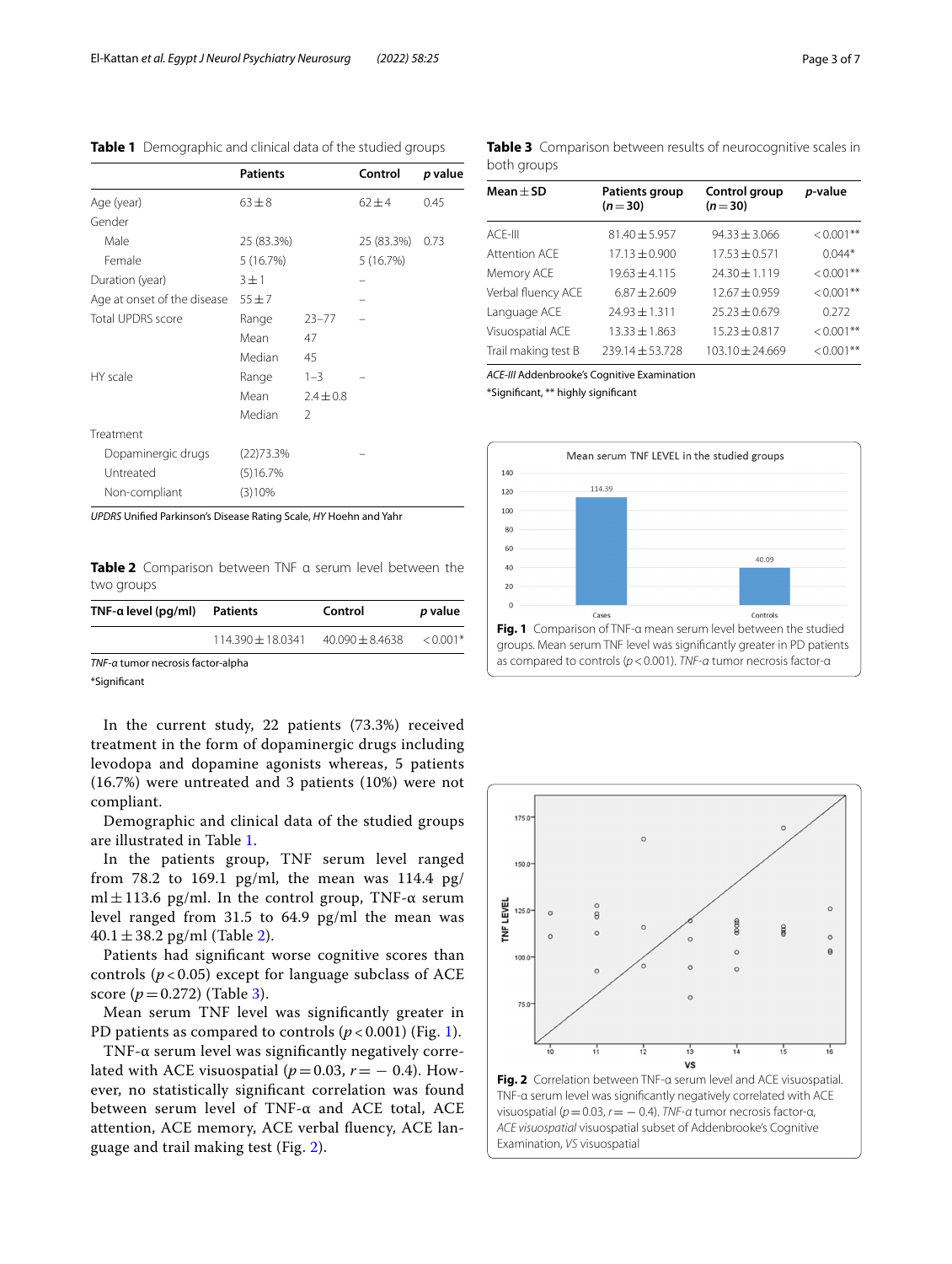Serum levels of TNF-α were not signifcantly correlated with either mean total UPDRS or HY scores ( $p > 0.72$ , 0.64), respectively.

Serum levels of TNF-α were not signifcantly with age of patients, age at onset of the disease or disease duration ( $p=0.06$ ,  $r=0.33$ ), ( $p=0.08$ ,  $r=0.32$ ), ( $p=0.74$ , *r* = − 0.06), respectively.

ROC curve for TNF-α to detect cognitive impairment in patients with PD using ACE III: we observed that at cut-off point value > 110.7, the sensitivity and specificity of TNF-α were 73.1, 75%, respectively (AUC=0.76,  $$  $value = 0.08$  (Fig. [3\)](#page-3-0).

ROC curve for TNF-α to detect cognitive impairment in patients with PD using trail making B.: at cut-off point value > 113.65, sensitivity and specificity of TNF- $\alpha$  were 57.1, 56.2%, respectively (AUC=0.63, *p* value=0.198) (Fig. [4\)](#page-3-1).

ROC curve for TNF-α to detect severity of PD using H&Y staging.: at cut-off point value > 113.65, sensitivity and specificity of TNF-α were 50% (AUC=0.49, *p*  $value = 0.69$  (Fig. [5\)](#page-3-2).

# **Discussion**

PD is often accompanied by early non-motor symptoms (NMS), which include autonomic dysfunction, psychiatric disturbances, sleep disorders, olfactory dysfunction,



<span id="page-3-0"></span>

<span id="page-3-2"></span><span id="page-3-1"></span>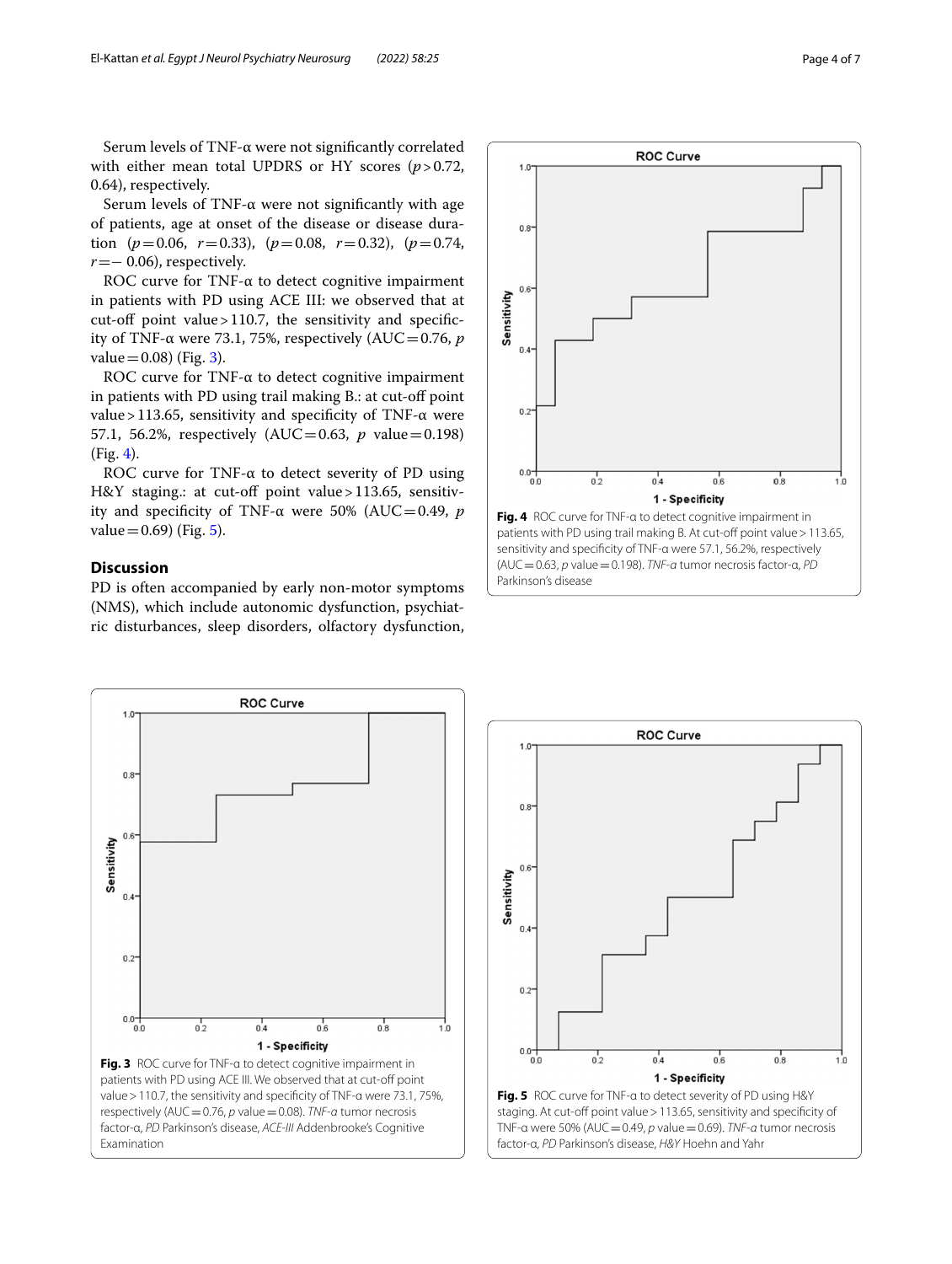fatigue, and cognitive impairment (CI) [\[15](#page-6-0)]. CI has been described as the most disabling NMS in PD, and it has been shown to have a signifcant impact on quality of life later in the disease [\[16](#page-6-1), [17\]](#page-6-2). Furthermore, CI in PD has been linked to the onset of dementia as the disease advances  $[18]$  $[18]$  $[18]$ . As a result, CI is a significant NMS with a broad impact across the PD time frame [[19\]](#page-6-4).

Previous research employing bilateral intrastriatal 6-OHDA animal models consistently demonstrated signifcant efects on anxiety and depressive-like behaviors [[20\]](#page-6-5).

The present work showed that PD patients have cognitive dysfunction that includes the felds of memory, verbal fluency, visuospatial and executive functions. This was in accordance with Muslimovic and colleagues [[21](#page-6-6)] who studied in detail a cohort of 115 PD patients. They detected that nearly all PD patients had executive dysfunction, 50% of patients displayed visuospatial deficits, and 45% had memory deficits compared to controls. In line with this observation, Bronnick and colleagues [[22](#page-6-7)] found that patients with PD had an early impairment in free recall verbal and visual memory tests.

McKinlay and colleagues  $[4]$  stated that difficulties in planning and organizing daily life may be experienced very early by patients and neither visual recognition nor motion perception symptoms are experienced by PD patients in the non-dementia stage. In addition, Pfeifer and colleagues [\[23](#page-6-8)] stated that in patients with PD, the language function appears relatively conserved while other cognitive domains are nearly equally afected, even in the early stage which was consistent with our study results.

The "dual syndrome theory" could explain this variability in the afected cognitive domains in people with PD. This hypothesis suggests that attention/working memory and executive functions are primarily afected in PD patients with more fronto-striatal network dysfunction, which is modulated by dopamine, whereas memory, language, and visuospatial functioning are primarily afected in patients with more posterior cortical degeneration, which is related to greater cholinergic loss. As a result, a thorough examination of individual cognitive domains is essential for determining the underlying pathology and, as a result, developing successful treatments [[24\]](#page-6-9).

Compared with the motor symptoms, little is known about the mechanisms underlying cognitive decline in PD. Infammatory cytokines is suggested to play a key role in the neurobiology of the onset and/or maintenance of certain non-motor symptoms in Parkinson's disease [[25\]](#page-6-10). Microglia are overactive in areas of the brain afected by dopaminergic loss early in Parkinson's disease (PD), and infammation may be the cause of this selective neuronal loss [\[26](#page-6-11), [27\]](#page-6-12).

The current study revealed that serum TNF- $\alpha$  level was signifcantly greater in patients with PD compared to control group. This goes in agreement of previous studies which found that serum levels of  $TNF-\alpha$  were higher in patients with PD compared to healthy subjects [[28](#page-6-13)[–32](#page-6-14)]. On the contrary, previous studies found that there is no statistically signifcant variance among PD patients and healthy controls regarding the TNF- $\alpha$  serum level [[33](#page-6-15), [34\]](#page-6-16). They explained their results by the heterogeneity of PD pathophysiology.

In PD patients, higher levels of circulating pro-infammatory cytokines have been linked to lower cognitive performance. A study comprising 52 PD patients has found increased levels of TNF-α were associated with worse cognitive performance [[6\]](#page-5-5). In accordance with this fnding, we found a statistically signifcant negative correlation between visuospatial function and serum TNF-α level. On the other hand, some other studies failed to show any correlation between infammatory parameters and cognitive function  $[35, 36]$  $[35, 36]$  $[35, 36]$  $[35, 36]$  $[35, 36]$ . This disparity could be explained by the lack of standardized procedures for assessing cognitive performance in people with Parkinson's disease, making comparisons between research difficult.

A considerable improvement in cognitive tests in people with PD after therapy with Etanercept, a TNF-α inhibitor  $[37]$ , backed up the theory that pro-inflammatory cytokines are associated to cognitive changes in PD. In addition, the impairment of posterior cortical cognitive tasks is linked to early conversion to dementia, according to Williams and colleagues [\[38\]](#page-6-20). We found that increased TNF levels were associated with visuospatial impairment that is related to early conversion to dementia. Therefore, the preferential negative correlation of serum TNF-α with visuospatial function demonstrated in this study could imply that serum TNF-α is linked to cognitive deterioration in PD patients.

TNF- $\alpha$  is involved in synaptic transmission and plasticity [\[39\]](#page-6-21), but it is also related to neurodegeneration and links its neurotoxic efects with the production of mitochondrial dysfunction through a mechanism involving TNF receptor 1 [\[40](#page-6-22), [41\]](#page-6-23). TNF- $\alpha$  also enhances glutamatemediated cytotoxicity by increasing glutamate production in microglia due to glutaminase overexpression, inhibiting glutamate reuptake in astrocytes, and increasing the location of ionotropic receptors while decreasing the expression of GABA receptors in synapses [\[42–](#page-6-24)[44\]](#page-6-25).

In summary, we studied relationships between cognitive impairment in PD patients and TNF- $\alpha$  levels. The results showed that PD patients had signifcantly worse cognitive scores in trail making test and ACE except for language subclass, and the levels of TNF-α were signifcantly higher in PD patients compared to healthy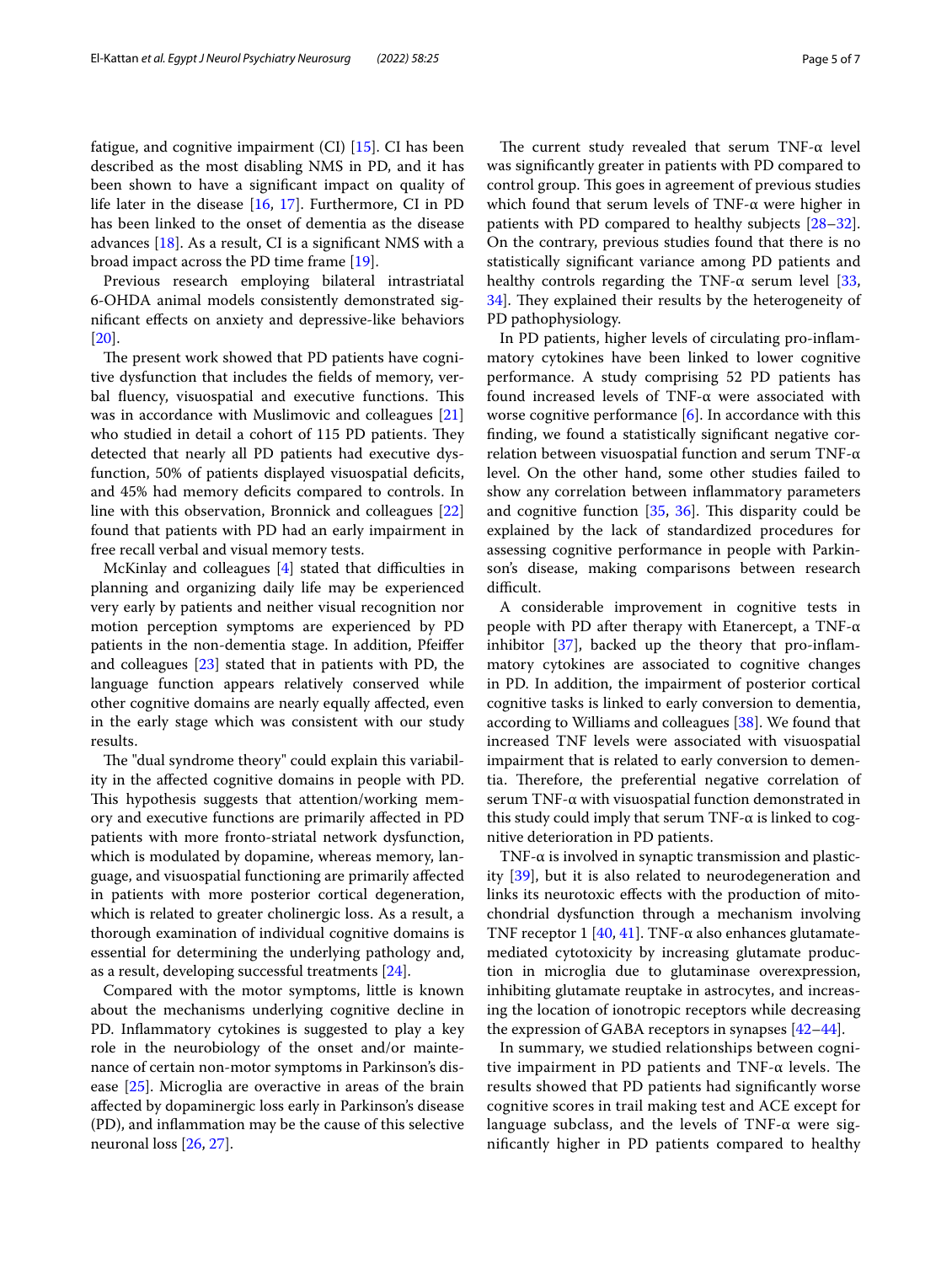The limitation of this study was the small number of enrolled subjects. A longitudinal follow-up study is essential to investigate alterations in the serum TNF- $\alpha$ profle with disease progression. Categorization of PD patients into 3 groups that include patients with normal cognition (PD-NC), PD patients with mild cognitive impairment (PD-MCI) and Parkinson's disease dementia (PDD\_ is recommended to demonstrate serum TNF-α levels among these groups.

# **Conclusion**

From all previous results, it could be concluded that patients with PD frequently have cognitive impairment. Elevated serum TNF-  $\alpha$  levels in patients with PD, and association of this cytokine to visuospatial impairment, implicate this pro-infammatory cytokine in the neurobiology of cognitive impairment in PD. Further research into these relationships could provide insights into the pathogenesis, course, and treatment of cognitive impairment in PD. In the early phases of the cognitive decline, targeting TNF-action in the brain could be a promising disease-modifying method for slowing and reducing severity of cognitive dysfunction in PD.

#### **Abbreviations**

ACE III: Addenbrooke's Cognitive Examination; CI: Cognitive impairment; HY: Modifed Hoehn–Yahr staging; MMSE: Mini-Mental State Examination; NMS: Non-motor symptoms; PD: Parkinson's disease; TNF-α: Tumor necrosis factoralpha; UPDRS: Unifed PD Rating Scale.

#### **Acknowledgements**

The authors acknowledge subjects for their participation and cooperation in this study.

#### **Authors' contributions**

MME: research idea and conception, data acquisition, data analysis and interpretation. LAR: performing and reviewing the laboratory workup. SRS: data acquisition, data analysis and interpretation. RSI: data acquisition, data analysis and data interpretation, and manuscript writing and reviewing. All authors have read and approved the manuscript.

#### **Funding**

This research received no specific grant from any funding agency in the public, commercial, or not-for-proft sectors.

#### **Availability of data and materials**

The datasets generated and/or analyzed during the current study are not publicly available due to current Cairo University regulations and Egyptian legislation, but are available from the corresponding author on reasonable request and after institutional approval.

## **Declarations**

#### **Ethics approval and consent to participate**

The aim and procedures of the study were explained to every participant and an informed written consent was obtained from all participants before being enrolled in the study. The study was approved by the ethical committee of the Neurology Department, Cairo University Hospitals. (15/1/2019).

## **Consent for publication**

Not applicable.

#### **Competing interests**

The authors declare that they have no competing interests (fnancial and non-fnancial). We declare that the research was conducted in absence of any commercial relationships that could be constructed as a potential confict of interest.

#### **Author details**

<sup>1</sup> Department of Neurology, Faculty of Medicine, Cairo University, Giza, Egypt.<br><sup>2</sup> Department of Biochemistry, Faculty of Medicine, Cairo University Giza. <sup>2</sup> Department of Biochemistry, Faculty of Medicine, Cairo University, Giza, Egypt.

Received: 6 October 2021 Accepted: 5 February 2022 Published online: 19 February 2022

#### **References**

- <span id="page-5-0"></span>1. Rocha EM, De Miranda B, Sanders LH. Alpha-synuclein: pathology, mitochondrial dysfunction and neuroinfammation in Parkinson's disease. Neurobiol Dis. 2018;109:249–57.
- <span id="page-5-1"></span>2. Marras C, Chaudhuri KR. Nonmotor features of Parkinson's disease subtypes. Mov Disord. 2016;31(8):1095–102.
- <span id="page-5-2"></span>3. Tanaka M, Toldi J, Vécsei L. Exploring the etiological links behind neurodegenerative diseases: Infammatory cytokines and bioactive kynurenines. Int J Mol Sci. 2020;21(7):2431.
- <span id="page-5-3"></span>4. McKinlay A, Grace RC, Dalrymple-Alford JC, Anderson TJ, Fink J, Roger D. Neuropsychiatric problems in Parkinson's disease: comparisons between self and caregiver report. Aging Ment Health. 2008;12(5):647–53.
- <span id="page-5-4"></span>5. Barnum CJ, Tansey MG. Neuroinfammation and non-motor symptoms: the dark passenger of PD? Curr Neurol Neurosci Rep. 2012;12(4):350–8.
- <span id="page-5-5"></span>6. Menza M, Dobkin RD, Marin H, Mark MH, Gara M, Bienfait K, et al. The role of infammatory cytokines in cognition and other non-motor symptoms of Parkinson's disease. Psychosomatics. 2010;51(6):474–9.
- <span id="page-5-6"></span>7. Scalzo P, Kümmer A, Cardoso F, Teixeira AL. Serum levels of interleukin-6 are elevated in patients with Parkinson's disease and correlate with physical performance. Neurosci Lett. 2010;468(1):56–8.
- <span id="page-5-7"></span>8. Iarkov A, Barreto GE, Grizzell JA, Echeverria V. Strategies for the treatment of Parkinson's disease: beyond dopamine. Front Aging Neurosci. 2020;12:4.
- <span id="page-5-8"></span>9. Tweedie D, Sambamurti K, Greig NH. TNF-α inhibition as a treatment strategy for neurodegenerative disorders: new drug candidates and targets. Curr Alzheimer Res. 2007;4(4):378–85.
- <span id="page-5-9"></span>10. Frankola AK, Greig HN, Luo W, Tweedie D. Targeting TNF-alpha to elucidate and ameliorate neuroinfammation in neurodegenerative diseases. CNS Neurol Disord Drug Targets. 2011;10(3):391–403.
- <span id="page-5-10"></span>11. Postuma RB, Berg D, Stern M, Poewe W, Olanow CW, Oertel W, et al. MDS clinical diagnostic criteria for Parkinson's disease. Mov Disord. 2015;30(12):1591–601.
- <span id="page-5-11"></span>12. Galton CJ, Erzinçlioglu S, Sahakian BJ, Antoun N, Hodges JR. A comparison of the Addenbrooke's Cognitive Examination (ACE), conventional neuropsychological assessment, and simple MRI-based medial temporal lobe evaluation in the early diagnosis of Alzheimer's disease. Cogn Behav Neurol. 2005;18(3):144–50.
- <span id="page-5-12"></span>13. Qassem T, Khater MS, Emara T, Rasheedy D, Tawfk HM, Mohammedin AS, et al. Normative data for healthy adult performance on the Egyptian-Arabic Addenbrooke's Cognitive Examination III. MECP. 2015;22(1):27–36.
- <span id="page-5-13"></span>14. Reitan RM. Validity of the Trail Making Test as an indicator of organic brain damage. Percept Mot Skills. 1958;8(3):271–6.